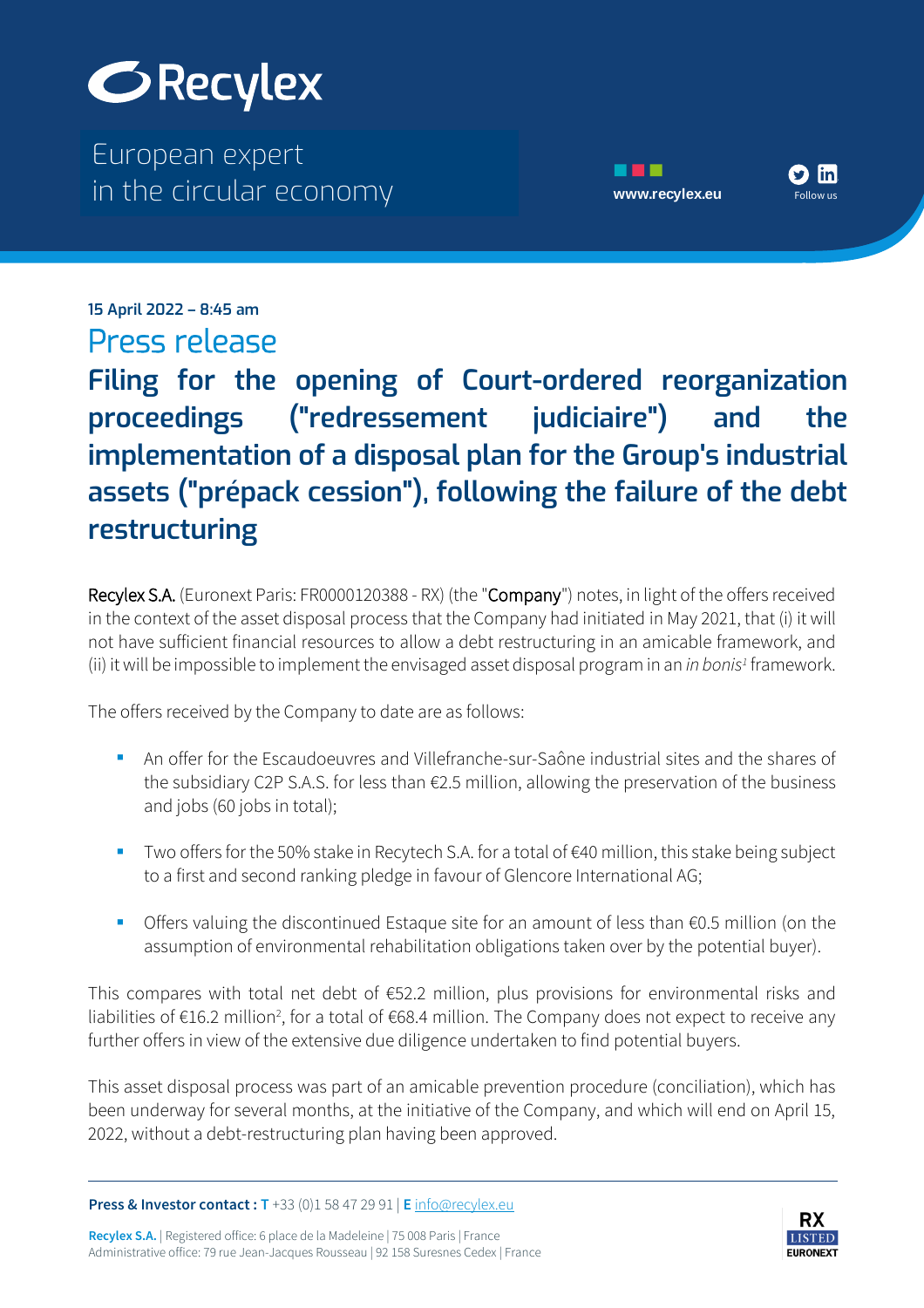

**Filing for the opening of Court-ordered reorganization proceedings ("redressement judiciaire") and the implementation of a disposal plan for the Group's industrial assets ("prépack cession"), following the failure of the debt restructuring** | Communiqué de presse | 15 April 2022 | Page 2 sur 12

In addition, a significant portion of the Group's debt will also become due after April 15, 2022.

## As a result, the Company will be in a state of cessation of payments and is preparing to file for reorganization proceedings ("*redressement judiciaire*") before the Paris Commercial Court, under the conditions provided for by law<sup>3</sup> .

The Company notes that the conditional offer received from Campine NV for the two industrial sites (including its subsidiary C2P S.A.S., located at the Villefranche-sur-Saône site) is likely to maintain the activities of the Group's industrial sites and the associated jobs. However, it is still uncertain whether these conditions will be met.

This offer remains subject to an agreement between Campine NV and the French government on the amounts of the financial guarantees that the buyer would have to put in place in the event of the takeover of the operation of these two sites, which are classified as "Seveso".

## If the Court grants the request for the opening of reorganization proceedings ("*redressement judiciaire"),* this procedure will allow the examination by the Court of the offer received from Campine NV and the study of a judicial solution for the restructuring of the Company's debt.

As this is the only offer for the industrial sites, the Company will request that Campine NV's offer be examined by the Paris Commercial Court according to the "*prépack cession*" procedure - which implies, in particular, an accelerated timetable - in order to limit the consequences on the activity and employment at the industrial sites.

The asset disposal process carried out by the Company since May 2021, in parallel with the process of restructuring its debt, is thus in the hands of the Paris Commercial Court.

In the event of the opening of reorganization proceedings ("*redressement judiciaire")* it should be noted, however, that, given the importance of the debts and other liabilities, and the low value of the assets resulting from the offers received, the prospects of the adoption of a reorganization plan ("*plan de redressement*"), in parallel with the envisaged "*prépack cession*", remain uncertain.

\*\*\*

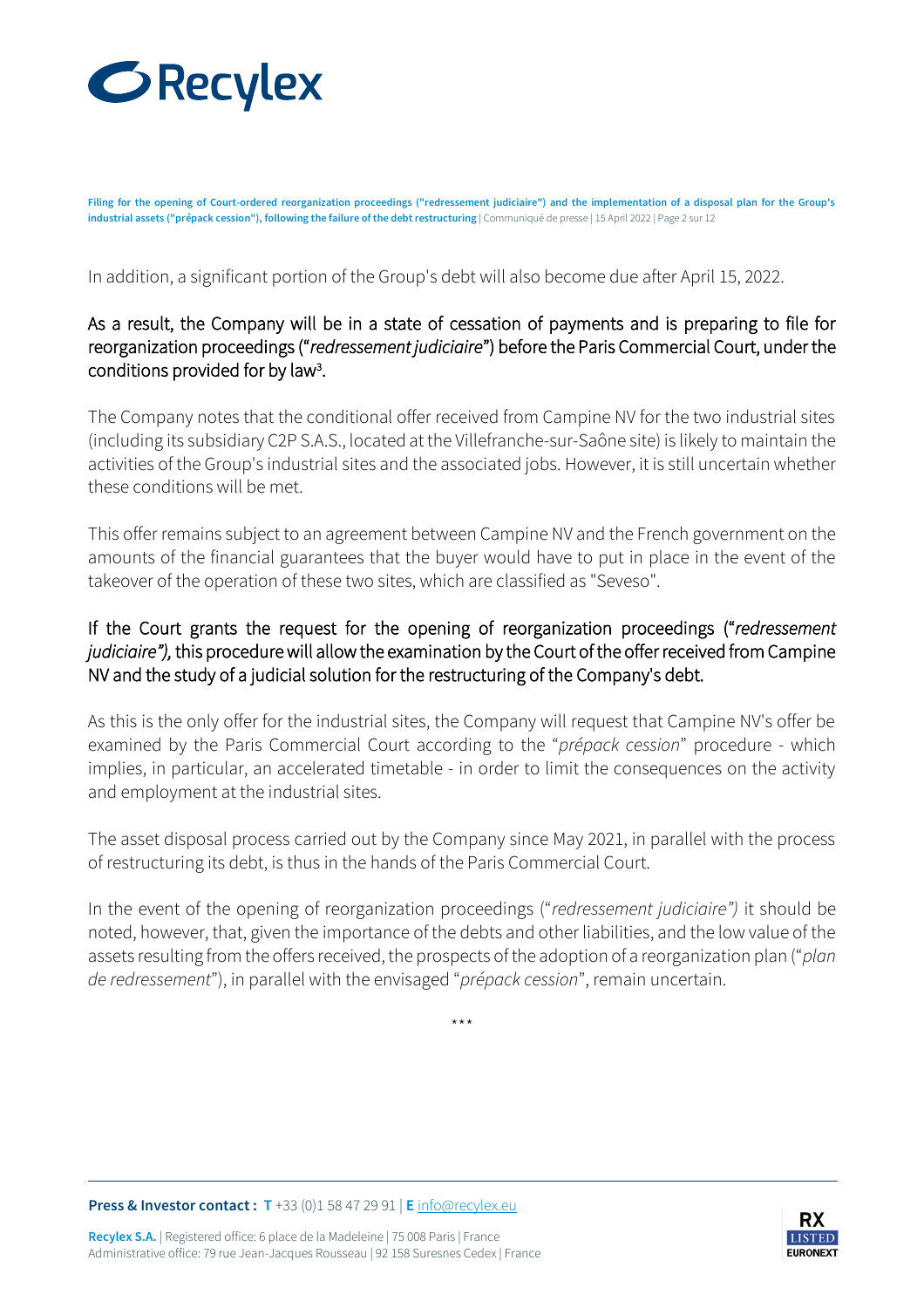

**Filing for the opening of Court-ordered reorganization proceedings ("redressement judiciaire") and the implementation of a disposal plan for the Group's industrial assets ("prépack cession"), following the failure of the debt restructuring** | Communiqué de presse | 15 April 2022 | Page 3 sur 12

The Company reiterates below in more detail the announcements made today:

- 1. Offers received for the Company's assets;
- 2. Inability to present a debt restructuring plan in an amicable framework;
- 3. Examination by the Paris Commercial Court of the offer received for the industrial sites in the context of the asset disposal process ("*prépack cession*").

#### **1. Offers received for the Company's assets**

The Company's only assets to date are the following<sup>4</sup>:

- The Villefranche-sur-Saône and Escaudœuvres sites for the recycling of used lead-acid batteries, as well as the polypropylene waste recycling business of the subsidiary C2P S.A.S. located at the Villefranche-sur-Saône site;
- the 50% stake in Recytech S.A.;
- Discontinued mining and industrial sites, including the Estaque site in Marseille.

#### Offer for the Villefranche-sur-Saône and Escaudœuvres sites

The structured and competitive sales process conducted by the Company since May 2021 has enabled to identify and approach, through the intermediary of the investment bank ODDO BHF Corporate Finance, nearly 80 potential investors, to finally obtain a single offer for the Group's "lead" and "plastics" operations.

This offer from Campine NV, a Belgian company listed on Euronext Brussels, would ensure the takeover of all the industrial activities and almost all employees of the Villefranche-sur-Saône and Escaudœuvres sites, including C2P S.A.S. (via a takeover of the corresponding stake), while providing a new overall industrial vision for the years to come.

This offer is likely to promote the sustainability of activities and jobs at sites that are fully committed to the lead and plastic waste recycling economy.

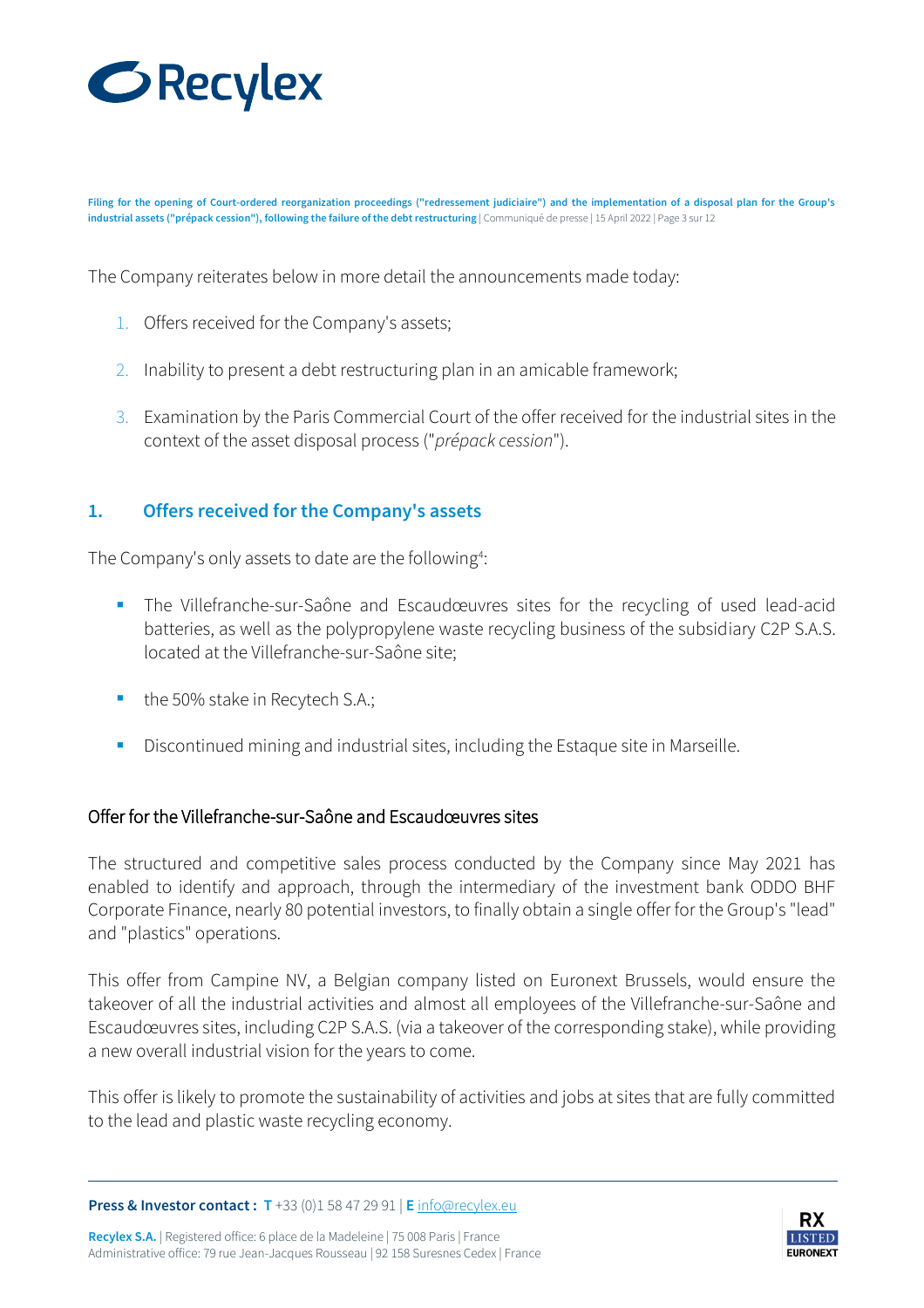

**Filing for the opening of Court-ordered reorganization proceedings ("redressement judiciaire") and the implementation of a disposal plan for the Group's industrial assets ("prépack cession"), following the failure of the debt restructuring** | Communiqué de presse | 15 April 2022 | Page 4 sur 12

The proceeds from the sale of all the industrial activities being less than €2.5 million, notably because of the significant investments to be made at these two sites, it would not contribute significantly to the restructuring of the Group's debt

At the date of publication of this press release, the offer received remains subject to certain conditions related to the level of the overall amount of the environmental financial guarantees to be provided by the buyer, in accordance with the provisions of articles L.516-1 and L.516-2 of the French Environmental Code. Discussions are currently underway between the Government departments concerned and the potential buyer. Given the nature of these conditions, the Company is not currently in a position to comment on the fulfilment and lifting of these conditions, which are beyond the Company's control.

#### Offers concerning the discontinued Estaque site

The discontinued Estaque site has been the subject of an environmental remediation program for several years. The Company has received proposals to acquire this site with a *tiers demandeur* mechanism<sup>5</sup> that would allow a significant portion of the remaining remediation costs to be transferred to the buyer. The expected proceeds from the sale would be less than €0.5 million and would not contribute significantly to the restructuring of the Group's debt.

## Offers for the stake in Recytech S.A.

The Company has received indicative offers of up to €40 million for its 50% stake in Recytech S.A. The proceeds from the sale of this stake are expected, based on the offers received, to be fully received by Glencore International AG, as the Company's main creditor and beneficiary of a first and second ranking pledge on the Company's stake in Recytech S.A. (it being specified that the amounts guaranteed by these pledges amount to €47.1 million as of March 31, 2022<sup>6</sup>). These offers are not likely to enable the Company's debts to be restructured and, by extension, its activities and jobs to be maintained.

## **2. Inability to present a debt restructuring plan in an amicable framework**

Gross financial debt and other liabilities amount to 82.3 million euro to date, as summarized below:

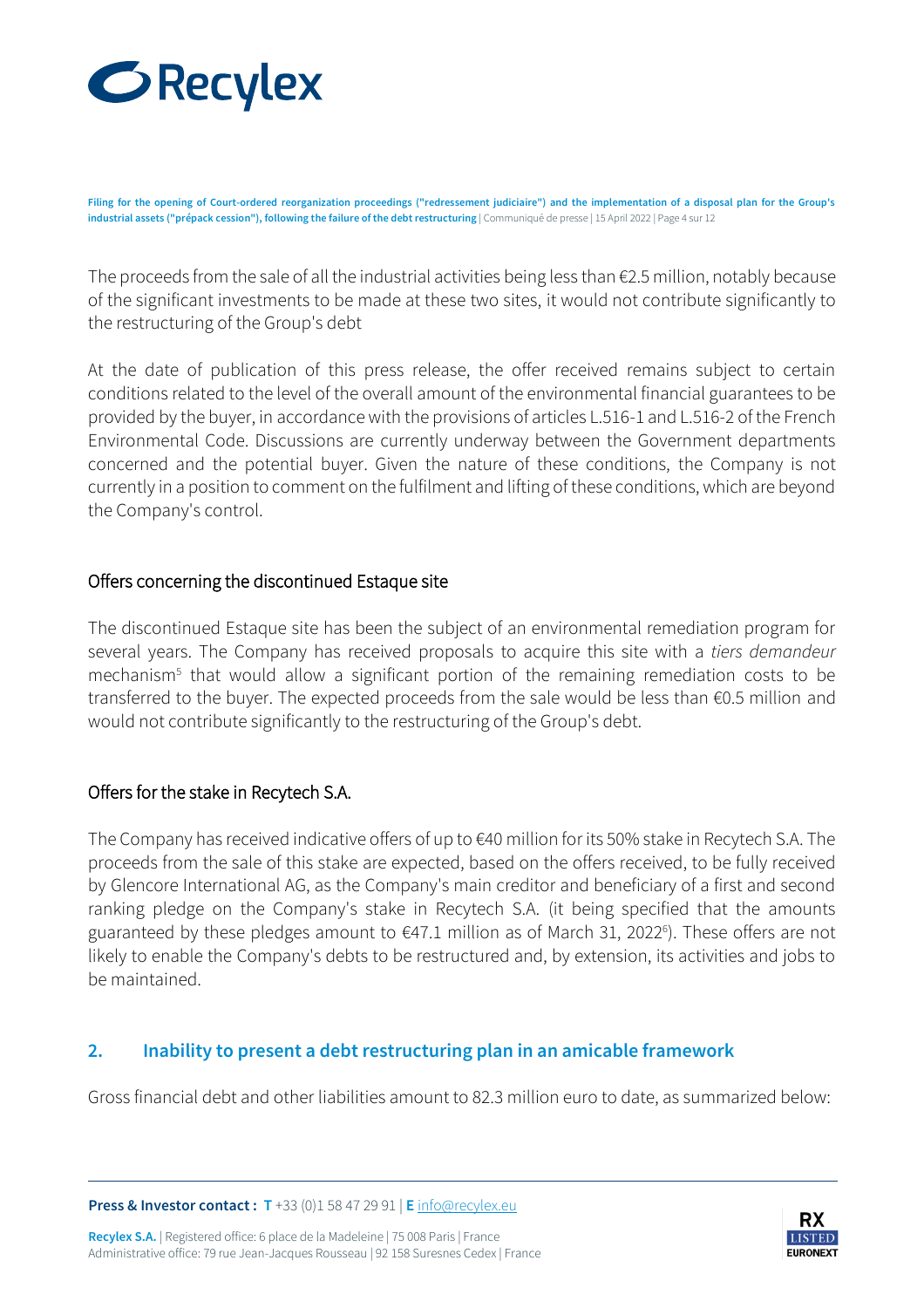# **GRecylex**

**Filing for the opening of Court-ordered reorganization proceedings ("redressement judiciaire") and the implementation of a disposal plan for the Group's industrial assets ("prépack cession"), following the failure of the debt restructuring** | Communiqué de presse | 15 April 2022 | Page 5 sur 12

| <b>Summary of known debts and liabilities</b>        |      |
|------------------------------------------------------|------|
| In millions of euros                                 |      |
| Glencore International AG                            | 27.5 |
| <b>European Commission</b>                           | 25.7 |
| SNCF Réseau / Retia                                  | 2.9  |
| <b>Others</b>                                        | 0.3  |
| <b>Financial debts</b>                               | 56.4 |
| Rehabilitation of former mining sites and Estaque    | 13.4 |
| Litigation Metaleurop Nord                           | 4.0  |
| Litigation SNCF Réseau                               | 8.5  |
| <b>Provisions for other liabilities</b>              | 25.9 |
| <b>Total provisioned debts and other liabilities</b> | 82.3 |
| <b>Cash and cash equivalents</b>                     | 4.2  |

As consequence, the offers received do not provide the Company with sufficient financial resources to consider restructuring its debt.

The imminent expiration and the failure of the current conciliation procedure, as well as the payability of a large part of the debt after April 15, 2022, will lead the Company to declare a situation of cessation of payments under the conditions provided for by law and to request the opening of a Court-ordered reorganization proceedings ("*redressement judiciaire*") in which the sale of the "lead" and "plastic" operations could be ordered by the Court.

## **2.1. Significant debt and liabilities inherited from the past**

#### Net financial debt

As of March 31, 2022, the Company's net financial debt amounted to €52.2 million (excluding IFRS 16 rental debt).

| Debt                                                                 | <b>Creditors</b>                      | million euros |
|----------------------------------------------------------------------|---------------------------------------|---------------|
| €16 million loan (a)                                                 | Glencore International AG             | 18.6          |
| Debt related to the European Commission fine (b) European Commission |                                       | 25.7          |
| Clawback clause (c)                                                  | Glencore International AG &<br>Others |               |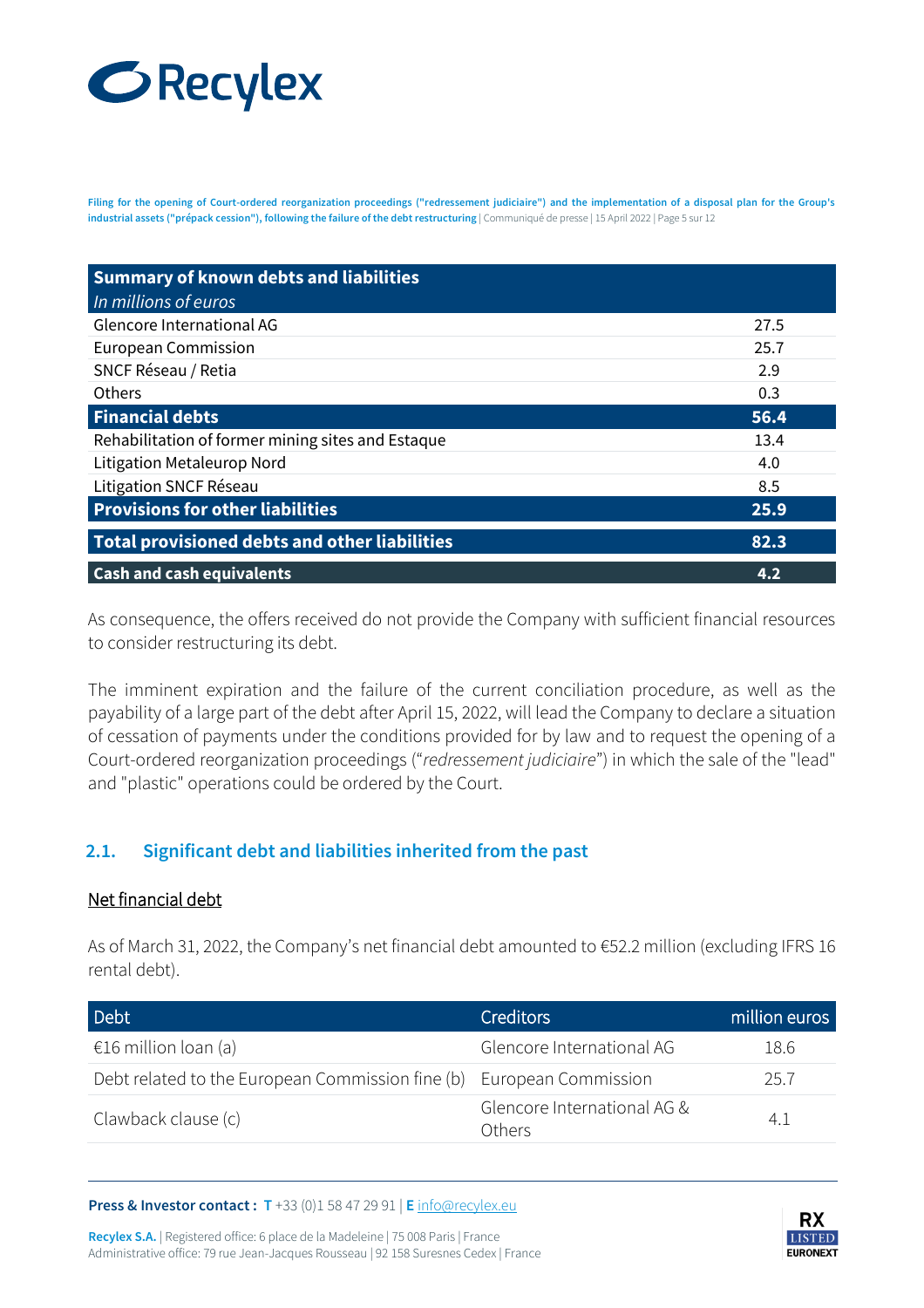## **GRecylex**

**Filing for the opening of Court-ordered reorganization proceedings ("redressement judiciaire") and the implementation of a disposal plan for the Group's industrial assets ("prépack cession"), following the failure of the debt restructuring** | Communiqué de presse | 15 April 2022 | Page 6 sur 12

| Rescheduled debt from the 2005-2015<br>continuation plan (d) | Glencore International AG | 5.1              |
|--------------------------------------------------------------|---------------------------|------------------|
| SNCF Réseau/ Retia SASU (e)                                  |                           | 29               |
| Total debt                                                   |                           | 56.4             |
| Total available cash                                         |                           | 4.2 <sup>°</sup> |
| Net debt as of March 31, 2022                                |                           | 52.2             |

#### Financial debt breaks down as follows:

- a. Loan of €16 million (€18.6 million including capitalized interest) taken out in 2014 with Glencore International AG. At the end of December 2021, the Company obtained from Glencore International AG an extension of the conditional waiver of its right to declare the loan immediately due and payable until April 15, 2022 at the latest (previously January 31, 2022). Given the absence of an amicable debt-restructuring plan and the end of the conciliation procedure on April 15, 2022, the liabilities corresponding to the accrued interest (€2.5 million) will become due and payable after that date. As regards the principal, the corresponding liability will now be considered as an unmatured demand liability due to Glencore International AG's right to declare the loan due at any time;
- **b.** Debt relating to the European Commission fine of €25.7 million, including interest on suspended maturities. In September 2020, the Company temporarily suspended payment of the fine in the context of discussions with the European Commission. The outstanding maturities amount to €2.7 million as of March 31, 2021. The full amount of the fine will become due after April 15, 2022;
- c. Clawback clause under the 2005-2015 continuation plan for an amount of  $\epsilon$ 4.1 million<sup>7</sup>. The amounts due under this debt amount to  $\epsilon$ 3.8 million at December 31, 2021, with Glencore International AG as the main creditor for €3.5 million. The total amount will become due after April 15, 2022, as the suspension of the due date granted by Glencore International AG will end on that date;
- d. The rescheduled debt, due in 2026, resulting from the Company's continuation plan, for an amount of €5.1 million towards Glencore International AG;
- e. An estimated debt of €2.9 million<sup>8</sup> in connection with the order by the Marseille Administrative Court ruling to pay €5.7 million to SNCF Réseau *in solidum* with Retia SASU.

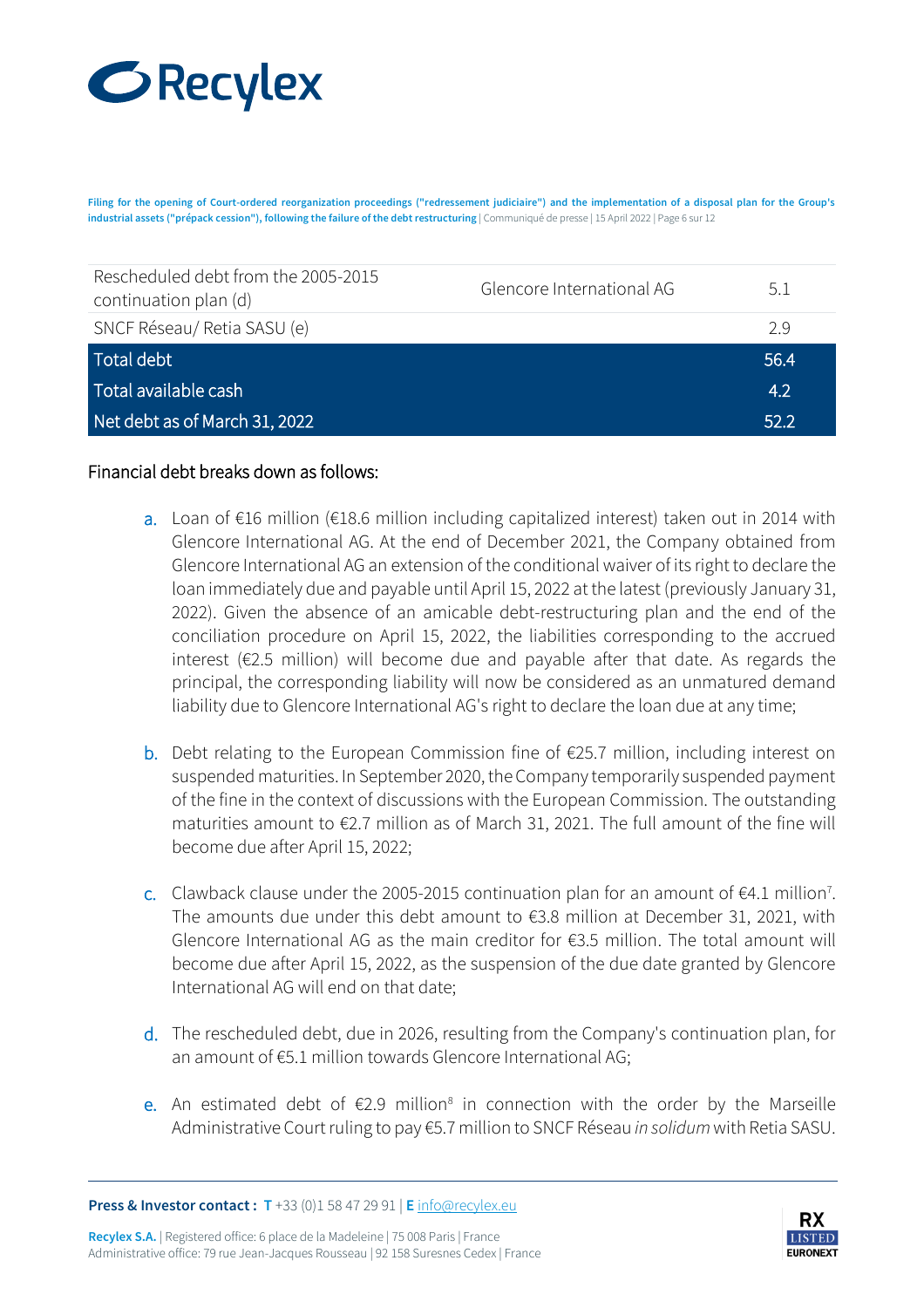

**Filing for the opening of Court-ordered reorganization proceedings ("redressement judiciaire") and the implementation of a disposal plan for the Group's industrial assets ("prépack cession"), following the failure of the debt restructuring** | Communiqué de presse | 15 April 2022 | Page 7 sur 12

> Retia SASU, which indicates having paid the full amount called in by SNCF Réseau, i.e. €5.7 million, in December 2021, would therefore have a recourse claim against the Company.

These debts are largely attributable to the past of the former Metaleurop Group.

## It should be noted in this respect that since 2005 the Company has disbursed nearly €108 million euros for liabilities related to the past, including:

- $€42$  million under its continuation plan;
- €24 million in compensations paid to former employees of Metaleurop Nord S.A.S. following legal proceedings initiated by them; and
- $\in$  42 million for the remediation of former mining sites and the discontinued Estaque site.

#### Other liabilities

The Company also has a number of environmental liabilities inherited from its industrial and mining past, including:

| <b>Provisions</b>                                                                                                                                                              | <b>Nature</b>                                                                              | million euros |
|--------------------------------------------------------------------------------------------------------------------------------------------------------------------------------|--------------------------------------------------------------------------------------------|---------------|
| Liabilities for the rehabilitation of former mines<br>$(63.7)$ million) and the discontinued Estaque site<br>$(69.7 \text{ million})$                                          | Costs provisioned in the<br>amount of                                                      | 13.4          |
| Judgment by the Marseille Administrative Court in<br>respect of damage allegedly caused by SNCF<br>Réseau to railway infrastructure (joint and several<br>with Retia SASU) (e) | Amount provisioned<br>[Initial judgment of up to €63.3<br>million euros on call for funds] | 8.5           |
| Litigation Metaleurop Nord S.A.S.                                                                                                                                              |                                                                                            | 4.0           |
| <b>Total Provisions</b>                                                                                                                                                        |                                                                                            | 25.9          |

In view of the offers received to date for the discontinued Estaque site, a possible sale of the site with a *tiers demandeur* mechanism<sup>5</sup> would make it possible, in the event of a sale, to transfer the remediation costs and obligations (€9.7 million) to the buyer. The remaining provisions to be cleared

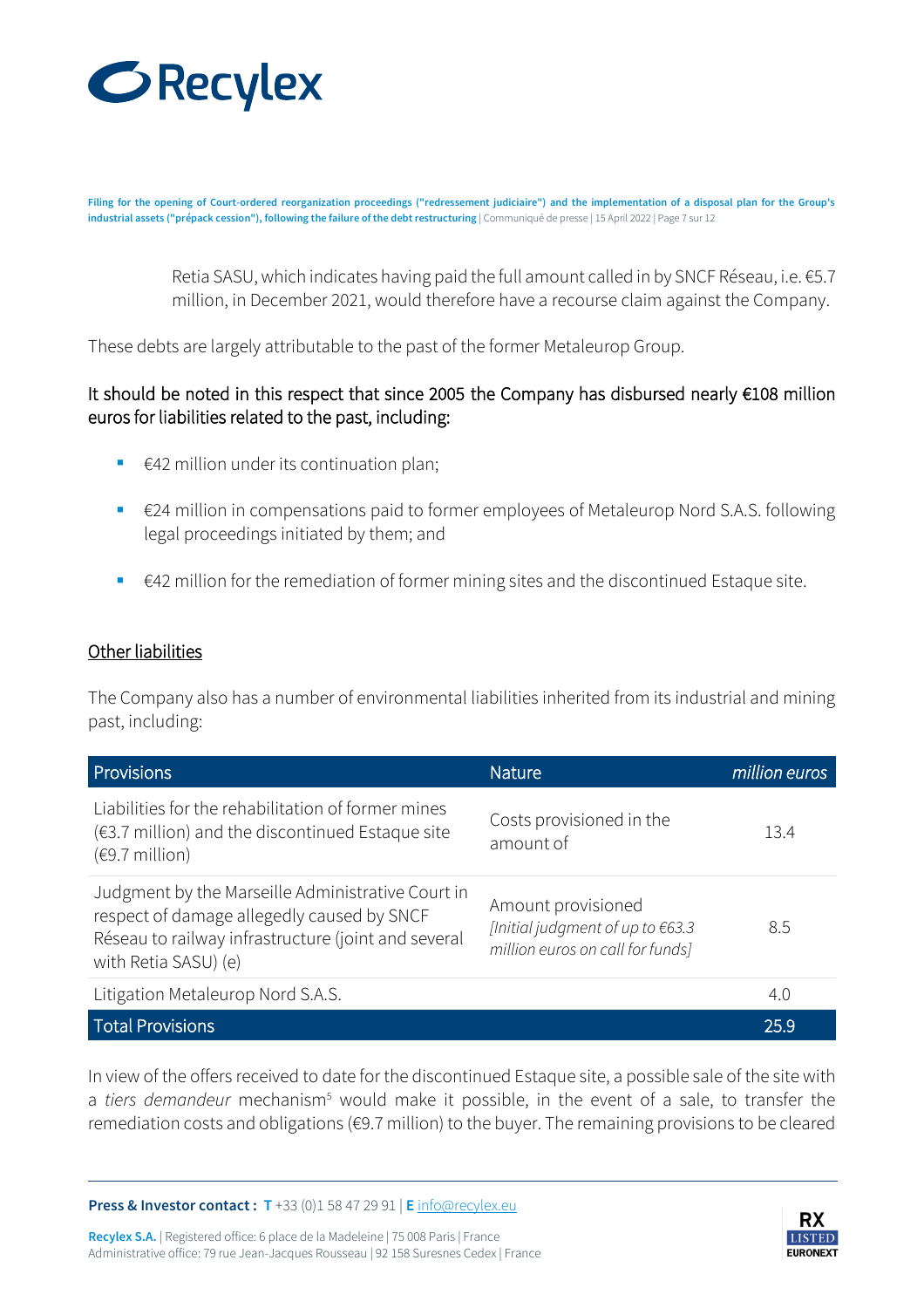

**Filing for the opening of Court-ordered reorganization proceedings ("redressement judiciaire") and the implementation of a disposal plan for the Group's industrial assets ("prépack cession"), following the failure of the debt restructuring** | Communiqué de presse | 15 April 2022 | Page 8 sur 12

in this case would amount to €16.2 million.

#### Liabilities resulting from the decision of the Marseille Administrative Court

On May 26, 2021, the Marseille Administrative Court ordered the Company, jointly and severally with Retia SASU, to pay the SNCF Réseau a provisional amount of €5.7 million for the "global refurbishment" of the railways public domain near the Estaque sector. The Company and Retia SASU must also pay the remainder, up to a maximum of €63.3 million, as and when SNCF Réseau calls for funds<sup>9</sup>. The Company filed an appeal of this decision on July 22, 2021. The Company also filed a request for a temporary suspension of execution on October 29, 2021.

Retia SASU indicates having paid €5.7 million to SNCF Réseau in December 2021, and would therefore have a recourse claim against the Company – estimated at 50% of this amount (approximately €2.9 million) for accounting purposes subject to the determination of the exact contribution of each party.

A provision of €8.5 million euros has been made in the Company's accounts for this litigation with SNCF Réseau.

## **2.2. A weakened business model and an activity that does not allow the repayment of existing debts**

Since May 2022, the Group's main activity is the recycling of used lead-acid batteries t the Villefranche-sur-Saône and Escaudœuvres sites, for which the quasi-unique outlet is Nordenham smelter (in Germany), the industrial site of the former German subgroup (then called Weser-Metall GmbH). The assets of this smelter were taken over by Glencore International AG in August 2021 through its subsidiary Nordenham Metall GmbH. Material purchases from this smelter accounted for 90% of the Recylex Group's sales in 2021. The Company's business and cash generation capacity are thus highly exposed to fluctuations in demand from Nordenham Metall GmbH, which makes Recylex business model even more fragile.

The Group has sought to reduce its heavy dependence on this quasi-unique customer. However, as the recycling process for used batteries at the two French sites was originally designed as an integral part of the Nordenham smelter's secondary materials recovery chain, it became clear that significant industrial changes in the used battery recycling process would be required before other potential customers and market segments could be targeted.

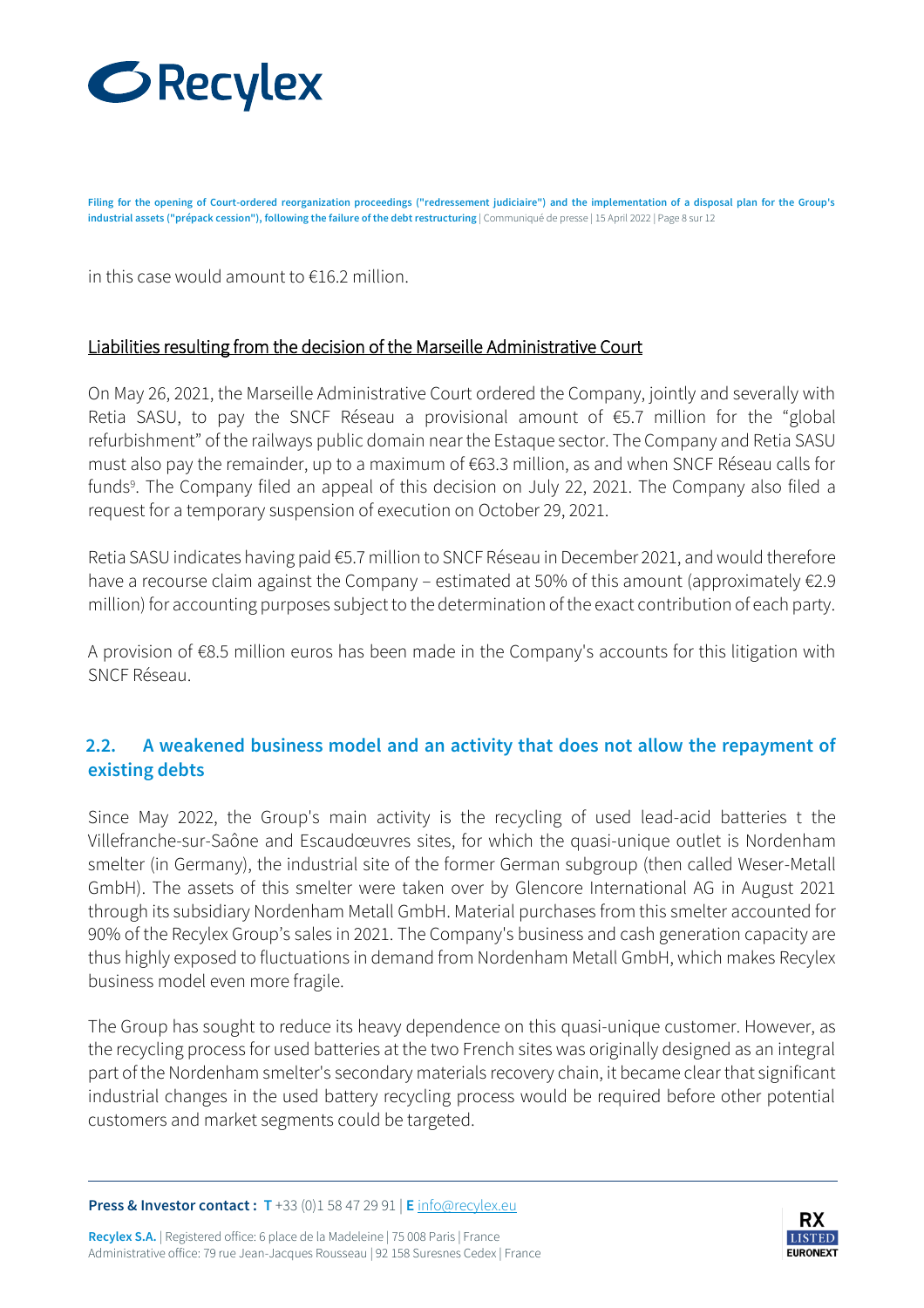

**Filing for the opening of Court-ordered reorganization proceedings ("redressement judiciaire") and the implementation of a disposal plan for the Group's industrial assets ("prépack cession"), following the failure of the debt restructuring** | Communiqué de presse | 15 April 2022 | Page 9 sur 12

Despite the efforts undertaken over the past two years, the Company has not yet succeeded in finding significant new outlets for its products from the recycling of used lead-acid batteries, nor in making the industrial changes necessary to address new outlets.

The sustainability of the activity is thus considerably weakened, requiring the takeover by an industrial operator such as Campine NV.

## **2.3. The offers received do not allow for the repayment or restructuring of debts**

The various offers received highlighted the following:

- a. It is clear that the proceeds from a potential sale of the Group's assets will not be sufficient to effectively support a restructuring of the debt, or even a sufficiently significant portion thereof;
- b. Without significant debt write-offs, which are unlikely due to the security interests in the Company's assets<sup>6</sup>, the sale of all the assets would not be sufficient to reduce the Company's debt;
- c. The valuation process for the discontinued Estaque site has shown that the offers received would only cover the remaining rehabilitation costs and would clearly not contribute to the repayment of the existing debt.

## **2.4. Failure and expiration of the conciliation procedure and cessation of payments**

In order to deal with the difficulties encountered and the level of indebtedness of the Group, the Company had requested the opening of conciliation proceedings, in order to benefit from a confidential and protective framework, conducive to discussions relating to the restructuring of the debt and the assessment of the feasibility of a sale of all or part of the Company's assets and/or activities, with the assistance of a conciliator.

This conciliation procedure was opened by the President of the Paris Commercial Court on June 15, 2021.

The purpose of this conciliation procedure was to reach an agreement with the financial partners and with any creditors (in particular Glencore International AG, the European Commission and SNCF

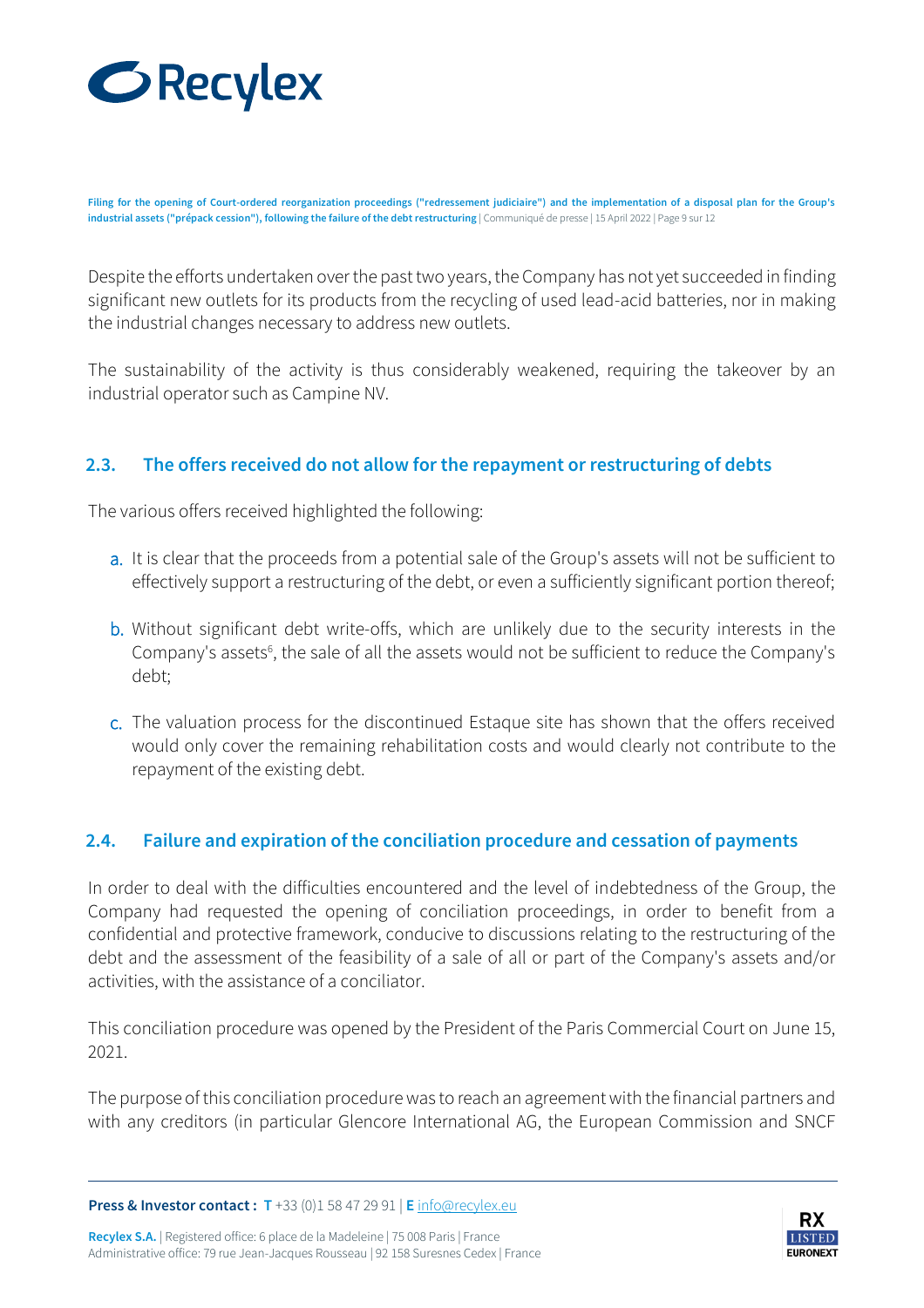

**Filing for the opening of Court-ordered reorganization proceedings ("redressement judiciaire") and the implementation of a disposal plan for the Group's industrial assets ("prépack cession"), following the failure of the debt restructuring** | Communiqué de presse | 15 April 2022 | Page 10 sur 12

Réseau) to restructure the debt in order to ensure the sustainability of its operations.

By a new order dated November 18, 2021, the President of the Paris Commercial Court therefore extended the conciliator's mission to the organization of a partial or total sale of the company, which could be implemented, if necessary, in the context of subsequent reorganization proceedings (namely the French *Sauvegarde*, *Redressement Judiciaire* or *Liquidation Judiciaire*) ("*prépack cession*" mission).

In the absence of an agreement with the creditors, the conciliation procedure, which will end on April 15, 2022, will fail.

The Company will not have sufficient cash flow to meet its liabilities, which will become due as a result of the expiration and failure of the conciliation procedure.

The Company will therefore be obliged to declare its situation of cessation of payments to the Paris Commercial Court and to request the opening of reorganization proceedings ("*redressement judiciaire*").

## **3. Examination by the Paris Commercial Court of the offer received for the industrial sites in the context of the asset disposal process ("***prépack cession***")**

The declaration of cessation of payments will be filed by the Company under the conditions provided for by law.

#### The Company will keep investors informed of the Court's decision.

If the application to open Court-ordered reorganization proceedings ("*redressement judiciaire*") is granted, the Paris Commercial Court will be asked to examine the offer received from Campine NV in accordance with the terms of the "*prépack cession*" (implying, in particular, an accelerated examination schedule in order to limit the consequences on the activity and employment of the industrial sites) and to order, as a result, the sale of the Company's "lead" and "plastics" operations in accordance with article L. 631-22 of the French Commercial Code. This assumes, however, that the remaining conditions attached to this offer can be lifted in the near future.

At the same time, the Company may study the feasibility of a legal solution for restructuring its debt and the continuation (or sale) of its holding company activity or the sale of the related stake in

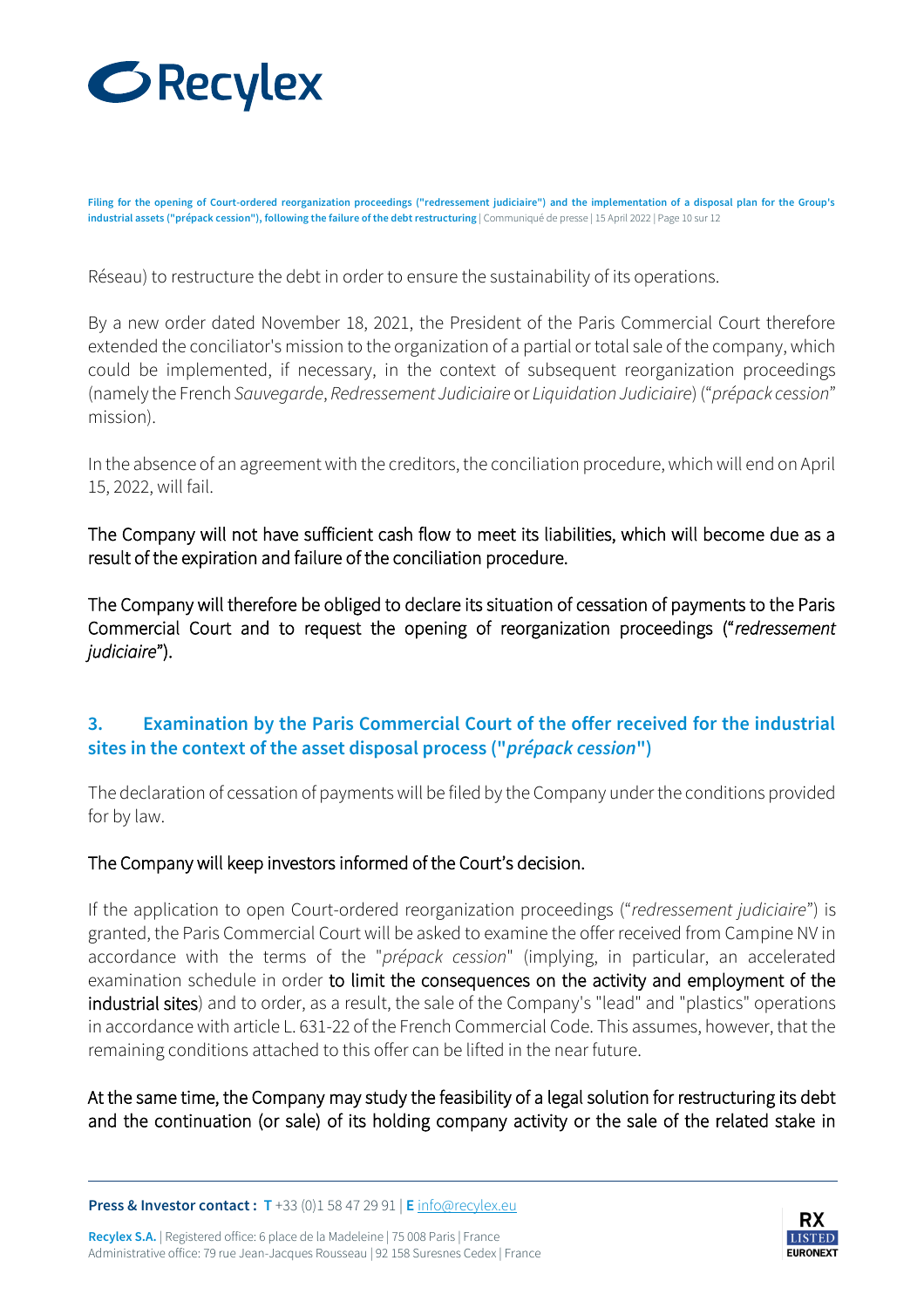

**Filing for the opening of Court-ordered reorganization proceedings ("redressement judiciaire") and the implementation of a disposal plan for the Group's industrial assets ("prépack cession"), following the failure of the debt restructuring** | Communiqué de presse | 15 April 2022 | Page 11 sur 12

#### Recytech S.A.

In the event of the opening of reorganization proceedings ("*redressement judiciaire")* it should be noted, however, that, given the importance of the debts and other liabilities, and the low value of the assets resulting from the offers received, the prospects of the adoption of a reorganization plan ("*plan de redressement*"), in parallel with the envisaged "*prépack cession*", remain uncertain.

In view of the above, there are no plans at this stage to resume the listing of Recylex S.A. shares.

\*\*\*